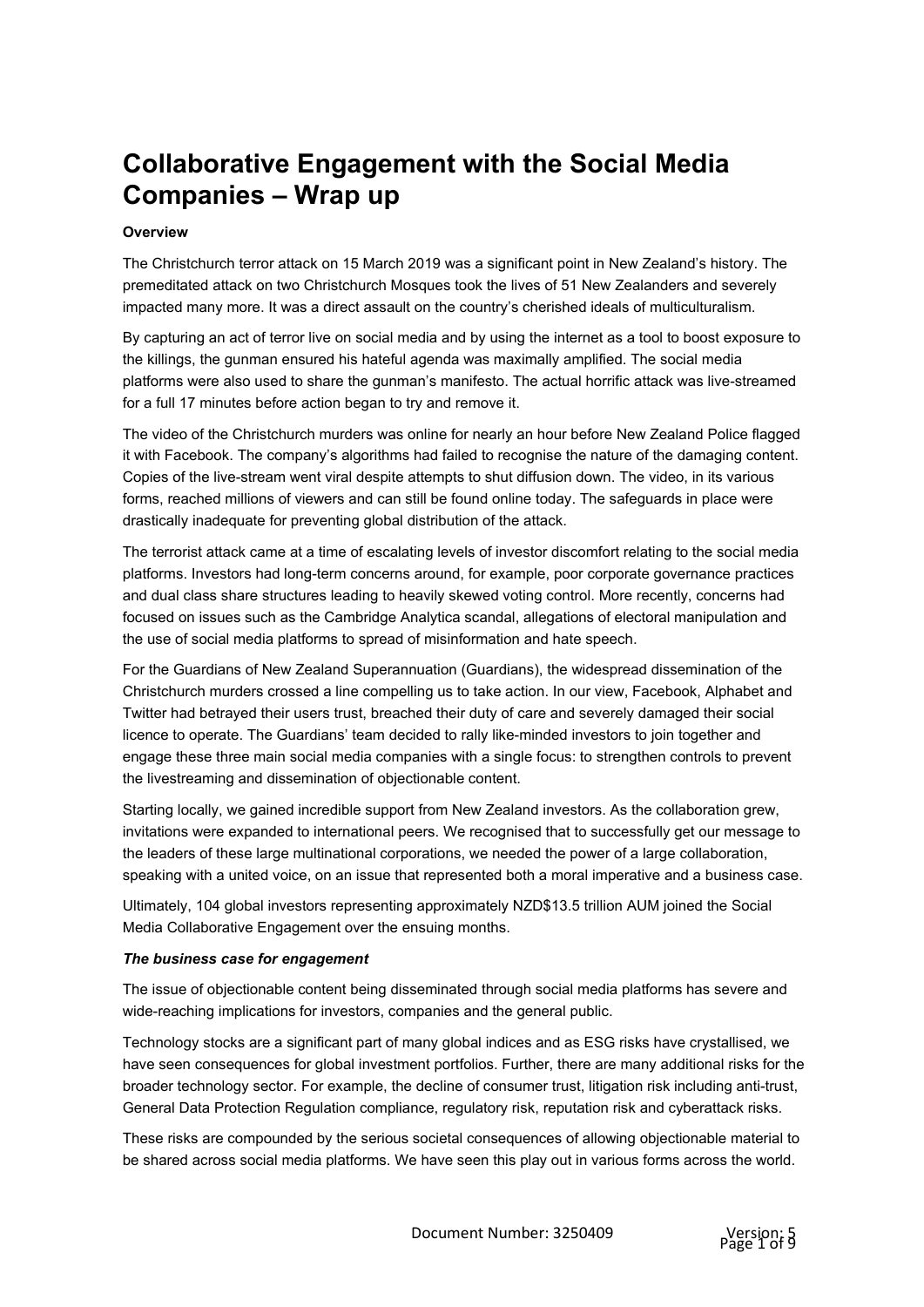#### *Action*

The first lever of action was to speak out publicly on our intention to engage the identified social media companies – Facebook, Alphabet and Twitter – on this issue. This was a deliberate step-change from our usual approach of confidential engagement with investee companies and was a clear stand against what we felt was a serious breach of accountability by the social media companies.

Second, the Guardians sought to build a global investor collaboration with the intention of using a large amount of assets under management to leverage a unified voice. One of the key factors in enabling such a large group to form was by establishing a single, clear objective. This helped to break down the barriers for those investors who had not joined a collaboration previously and ensured there was a clear and uniting goal for the engagement.

Third, as the global collaboration grew, we announced formal support of the Christchurch Call, a joint initiative by the governments of New Zealand and France which outlines collective, voluntary commitments from Governments and online service providers intended to address the issue of terrorist and violent extremist content online.

The group also created and distributed an investor resource for shareholders not part of the Collaboration who sought to engage on the same issue. This ensured the social media companies were hearing the same message from a wide range of investors, signalling the amplified importance of the issue to investors.

Engagement letters were sent to the Chairs of the Boards of each of the three companies on behalf of the Collaboration, and the Guardians secured engagement meetings with each company to discuss their responses to the Christchurch attack.

The social media companies assured the Collaboration they were making changes to strengthen controls. However, none of the companies agreed for a Board member to meet with the collaboration. With such a large group of influential investors behind this agenda, we did not feel there was enough commitment from the companies to let the matter settle.

#### *Enhancing pressure over time*

As the first anniversary of the Christchurch terror attacks approached, the investor group felt it was not being heard at an appropriately senior level. The Collaboration had become frustrated with progress and the inability to discuss concerns directly with the different Boards.

To compound this frustration, two more terror attacks (in Germany and Thailand) had been livestreamed across the social media platforms reflecting that the platforms were still open to abuse.

In response, the collaboration published an Open Letter, distributed via global press, calling for:

- Clear lines of governance and accountability to ensure social media platforms cannot be used to promote objectionable content like the live-streaming and dissemination of the Christchurch terrorist attack; and
- Sufficient resources dedicated to combatting the live-streaming and spread of objectionable material across the platforms.

Other tools considered were raising a shareholder resolution or campaigning to vote against a particular Director at the companies' annual meetings. However these were ruled out because of voting control issues due to multi-class voting structures limiting shareholders' ability to meaningfully influence via these key investor tools.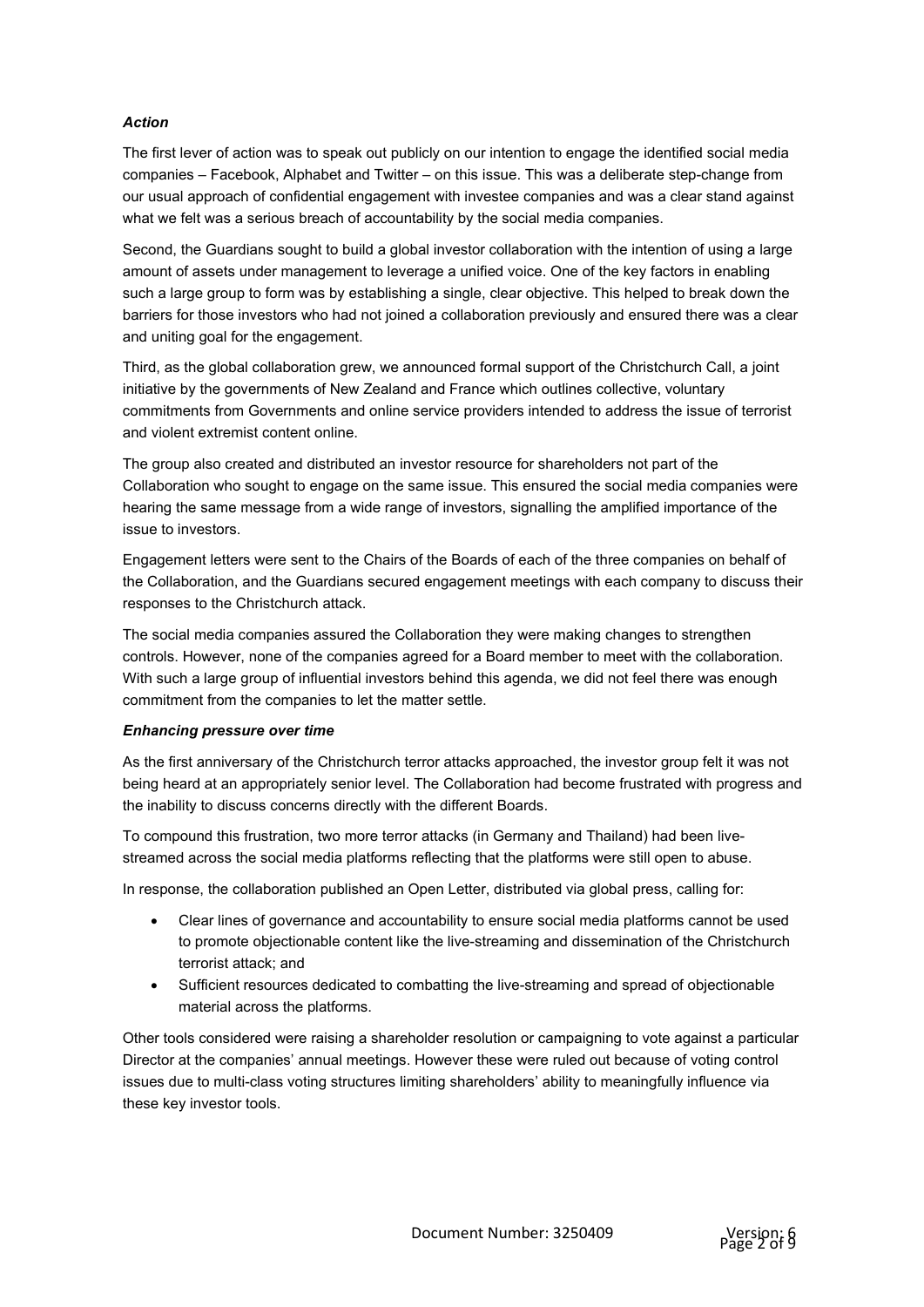However, the Guardians did signal their voting intent to the Collaboration<sup>[1](#page-2-0)</sup> and social media companies in advance of their Annual General Meetings and exercised its voting rights as follows:

- By withholding votes or voting against directors who were up for re-election and had not carried out their responsibilities as they relate to the live-streaming and dissemination of content; and
- Supporting shareholder resolutions, which in some way drove progress towards meeting the objective of its engagement.

# *Working to overcoming key challenges*

The Collaboration has held a number of meetings with key executives and has continued, unsuccessfully, to seek meetings with Board Directors. We have used a range of tactics to try to overcome this barrier including: using the whole power of the collaboration to request a meeting, using a subset of influential investors to engage, offering the Guardians' CEO Matt Whineray to meet with the Board and using the influence of a top 10 shareholder, Northern Trust Asset Management, an active participant of the collaboration to reinforce our message. The continued lack of access to Boards remains a significant source of frustration for the investor group.

#### *Results*

In late 2020, Facebook informed us that they had strengthened the Audit and Risk Oversight Committee charter to explicitly include a focus on the sharing of content that violate its policies. It also included a commitment not just to monitor and mitigate such abuse, but also to prevent it. This notable improvement is directly attributable to this engagement and a real strengthening of governance and accountability for the Board on this issue. It puts the company on the front foot in working towards prevention of the issue rather than just fire-fighting inherent problems.

It is worth noting that since the Christchurch attacks, the platforms have all moved to strengthen controls to prevent the live streaming and distribution of objectional content. However, it is a difficult job for investors to assess if these changes are appropriate for the scale of the problem. Therefore, the Collaboration commissioned some external research to help better assess the matter.

The research was undertaken by a New Zealand based independent consultancy and think tank called Brainbox Institute. Brainbox specialises in issues at the intersection of technology, politics, law and policy. We chose Brainbox because of their deep understanding of the technical aspects of how the platforms operate and interlink with society. The findings of their review<sup>[2](#page-2-1)</sup> on the technology changes concluded that:

- The measures introduced by the platforms have a high likelihood of significantly mitigating the scale of dissemination of future objectionable content.
- However, the platforms are highly unlikely to absolutely prevent the spread of objectionable content of another similar type of event because once new content has been uploaded, there is an unavoidable time delay before it can be accurately classified as objectionable. The platforms cannot eliminate this time-gap entirely.
- Until content has been classified as objectionable, there is effectively no measure the platforms can introduce that could entirely prevent user exposure to objectionable content.



<span id="page-2-0"></span>*<sup>1</sup> The Guardians did not issue voting guidance and made it very clear that every organisation should make their own voting decisions. There was no intention to act together with anyone on any votes or to form a shareholder "group" (as defined in Federal securities laws) for the purpose of acquiring, holding, voting or disposing of securities of Facebook, Alphabet, Twitter or any other issuer.*

<span id="page-2-1"></span><sup>2</sup> *The Brainbox Institute Report reflects its own views and not necessarily those of the Collaboration or any of its members. The Collaboration takes no responsibility for the accuracy of the report.*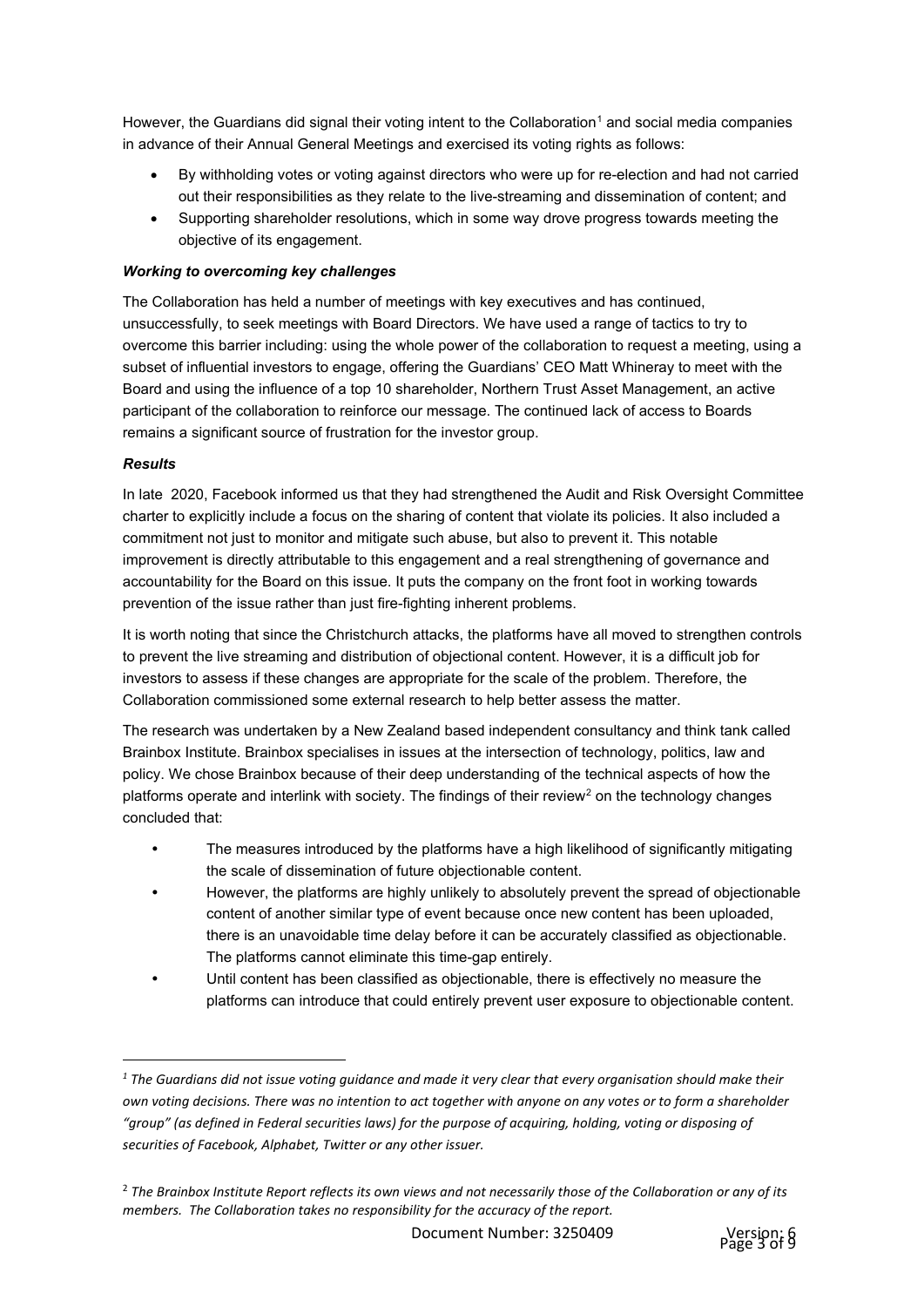- The Platforms have made and continue to make reasonable efforts to reduce the spread of objectionable content.
- Restrictions on live streaming would not prevent the upload of non-livestreamed copies of objectionable content.
- The platforms are well-place to rapidly triage potential objectionable content and they have implemented mechanisms to quickly intervene in such cases: in fact, they can intervene much faster than any government body could. This means they will always have a significant role to play.
- The most effective means of dealing with a live crisis and the sharing of related objectionable content attacks comes from cross-platform collaboration efforts. In the specific case of violent online terror related content, use of a shared hash database as administered by the Global Internet Forum to Counter Terrorism (GIFCT) and the development of a 'Crisis Response Protocol' as part of the Christchurch Call, are key mechanisms to enable suppression of objectionable content that stems from a live crisis. These measures provide a procedure for platforms to rapidly coordinate, identify and classify objectionable content, and add information to a shared database so duplicate uploads can be quickly identified. However, they are not failproof and do have some limitations.
- Automation and the use of algorithmic systems are inevitable and necessary for the platforms to moderate content successfully given the volume of information that crosses the platforms. Human moderators will always be needed because of the risk of inaccuracies in classification by automation.

Brainbox also recommended the following areas or further improvement:

- It is generally sensible to assume that more funding and resources directed at continued efforts to reduce the classification time-delay will be needed.
- Investors should advocate for continued improvement and transparency on measures to prevent proliferation of objectionable content.
- All measures to find and prevent the spread of objectionable content have trade-offs between the human rights of those exposed to the objectionable content and those using the platforms to share content, whether objectionable or not. We need protection from abuse by those with intent to use the platforms maliciously, including those with decision making powers, but, fundamentally, we also need the ability to freely express our views and share material of importance with society. The grey area - where legal content is harmful is a very complex area to navigate and any restrictions put in place must be constantly assessed for balance and refinement. This would be best enhanced through inviting independent scrutiny and assessment.

We take some reassurance from Brainbox's findings that the measures introduced by the platforms have a high likelihood of significantly mitigating the scale of future objectionable content. However, the findings do not exonerate the companies from their ongoing duties to prevent objectionable content making it on to their platforms and being seen by innocent users of their platforms.

In this particular case of objectionable content relating to the Christchurch terror attack, it was the first time someone had so meticulously planned the dissemination of his agenda using social media. We take heed of Brainbox's finding that the platforms are highly unlikely to absolutely prevent the spread of objectionable content of another similar type of event. We also note that the changes made by the companies lessened the amount of content shared for similar events that have occurred since then (the 9 October 2019 terrorist attack in Halle, Germany and the 20 May 2020 terrorist attack in Glendale, Arizona).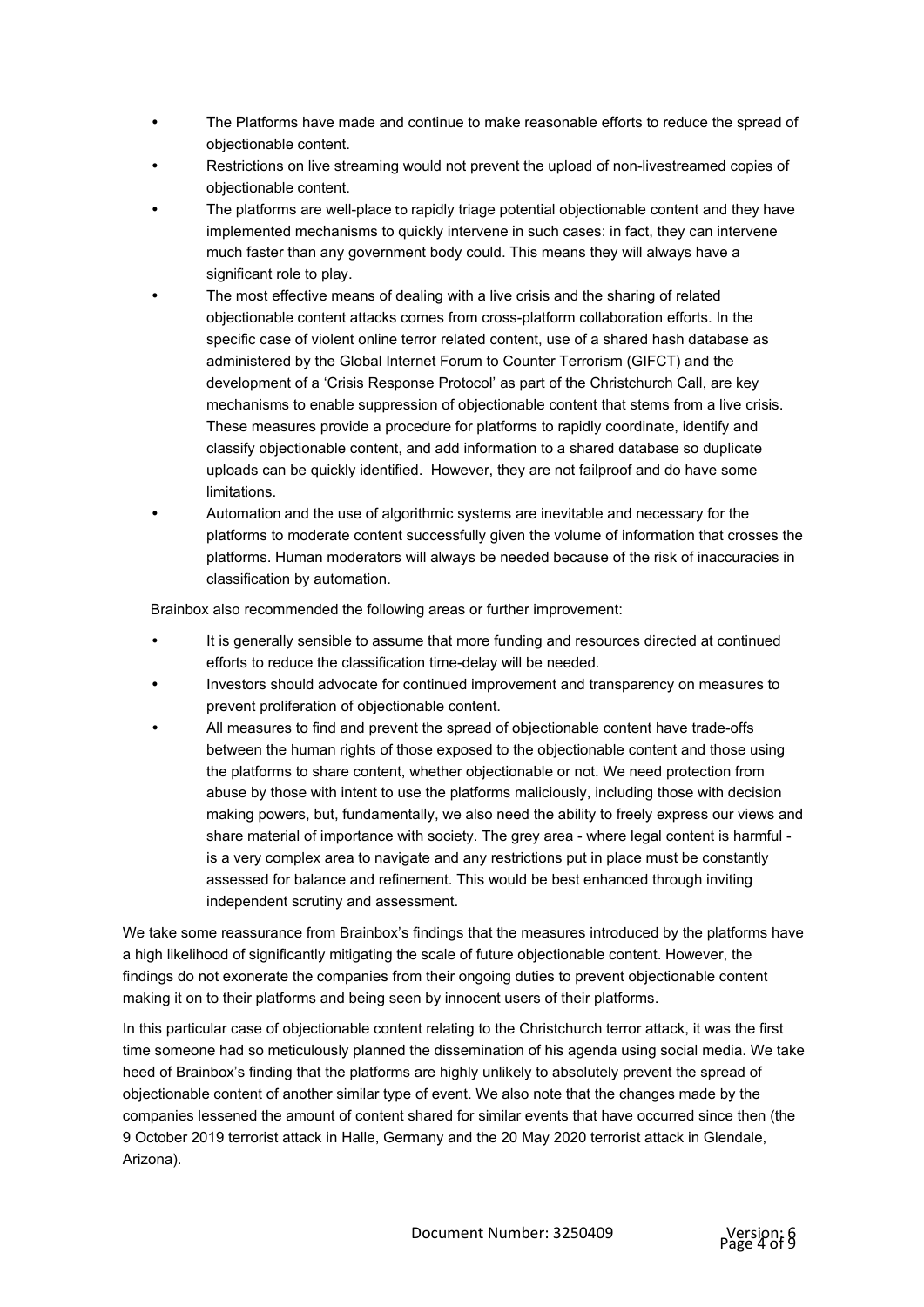We realise that the success or failure of the social media companies in moderating content and preventing abuse is likely to determine whether users stay on the platforms or move towards alternatives. Therefore, we expect the social media companies to avidly continue to take efforts to reduce the classification time-delay, remain focused on this issue and continually evolve crucial safeguards to prevent against abuse. Continued improvement in this area is fundamental to the basic viability of the platform businesses and also to their ability to respond to a crisis.

We believe the companies are only on the start of their journey. They must keep this issue elevated as a core focus of the Executive and Board, with considerable resourcing and reporting on progress between boards and investors.

#### *Regulation*

The core focus of this engagement was to improve corporate conduct of the social media companies. However, the group of investors is also very aware that if the platforms are perceived as unable or unwilling to effectively moderate user-submitted content, then regulation by countries will likely ensue. In fact, State regulation is already emerging in some key jurisdictions. The regulatory trend, broadly speaking, is toward the consistent expansion of the categories of content that, increasingly, need to be controlled. The trend began several decades ago with regulation intended to control narrow and specific classes of content (i.e., Child Sexual Abuse Material), and now decades later, regulation is aimed at controlling more broad and vague classes of content – content that may not be illegal but can definitely be deemed harmful to society. We asked Brainbox to look at some of the emerging regulation and assess the pros and cons of the different approaches to try to provide perspective on what 'good' regulation looks like. These are ultimately matters for lawmakers in different jurisdictions to assess and involve balancing a wide range of complex and sometimes competing policy considerations. This report was intended to contribute to the public discussion in this area and does not necessarily represent all the investors views in all aspects.

The investors were mindful that this task is particularly complex involving a deep understanding of intricate nuances between the prevention of exposure to objectionable content, the human rights impact of livestreaming or dissemination on victims of atrocities, or of increasing the likelihood of similar events occurring, the protection of human rights such as the rights to, for example, free expression, free speech, free association and privacy and the potential, intentionally or not, that regulation can limit human rights, have perverse consequences or limit important information reaching society.

Brainbox themselves share the concerns expressed by human rights organisations about aspects of the current regulatory trajectory. Of the regulation pieces assessed, Brainbox were of the view that the EU Digital Services Act seems to be the piece of regulation with the most support from human rights bodies with a focus on measures to enhance transparency and auditability of platform content moderation systems and processes. Their report noted widespread opposition from a range of stakeholders towards Australia's Abhorrent Violent Material Amendments which requires the expeditious removal of abhorrent violent material with penalties for failure to remove it including fines of up to 10% of annual group turnover for corporations and imprisonment for up to 3 years for individual employees that fail to remove or refer content. Brainbox were of the view that opposition to this Act was justified because it could cause the companies to over-react and overly restrict content as a result.

When you lift up above the specific details, the heart of the problem goes to where accountability lies between platform users, platform owners and governments. It is a complex and grey area that is poorly defined and vastly wide ranging. Every situation of abuse or the spread of objectionable content across platforms is different. Every set of contextual circumstances is different. Yet a common set of policies designed by the companies, applies.

Australia developed its regulation because the companies hadn't moved fast or far enough in terms of taking accountability for objectionable content on their platforms. The EU Digital Services Act proposal is designed around a principled approach based on transparency and the resulting accountability it drives.

Document Number: 3250409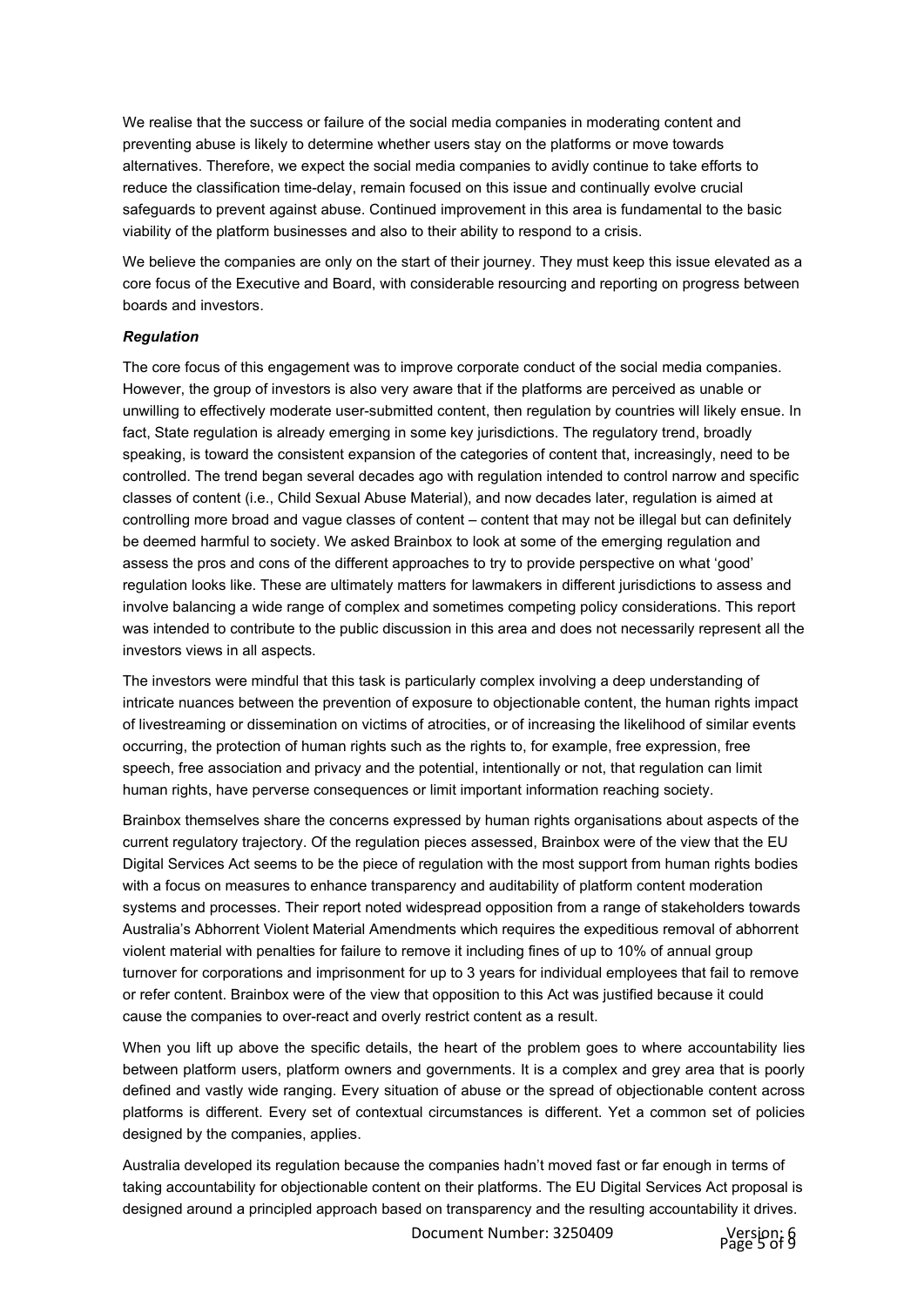It would standardise approaches to reporting on how content is being moderated, create a right of review and appeal measure for users to appeal against content moderation decisions and therefore requires platforms to explain how they made decisions and according to what factors. It would need some time to become effective from a behavioural change perspective. When comparing the two sets of legislation, you have a carrot and stick approach versus a more principled approach. Both have merits and both have downsides.

Brainbox's research was able draw out a summary of robust legislative mechanisms that investors can look for and advocate for as regulation in this area emerges. These included:

- Developing regulation related to content moderation should be anchored in the language and law of human rights which contain within them acceptable and proportionate balancing between rights and freedoms.
- Good legislation will set rules and standards that are as clear as possible to distinguish between what kind of content is permitted and what kind of content is not permitted.
- Any decision that applies the law must be capable of review and appeal by a legal body, such as a court or tribunal.
- There must be a demonstrable connection between the kind of conduct being restricted by regulation and the kind of harm that is alleged to result.
- Legislation should require and foster transparency about what content moderation actions are being taken and why. These transparency requirements should be imposed on both states and platforms.
- Legislation should not unjustifiably limit individual privacy, including by requiring platforms to report users to governments based upon what they are saying or doing online.
- Legislation that imposes massive financial penalties is likely to influence platforms to take a more conservative course of action to limit their risk, including to over-remove content rather than risk a fine, which is likely to have disproportionate effects on freedom of speech or expression.
- The strongest case for regulation relates to the area of transparency and auditability of content moderation systems.

## *What next?*

We are now 2.5 years after the atrocities that occurred in Christchurch. This tragedy will always be with us and we will never forget those who lost their lives and the pain and suffering caused to their families and friends.

As a group of investors who have sought change with these three companies, we take some reassurance from Brainbox's findings that the measures introduced by the platforms have a high likelihood of significantly mitigating the scale of future objectionable content. However, we also know that the platforms are highly unlikely to absolutely prevent the spread of objectionable content of another similar type of event. They must keep this issue elevated as a core focus of the Executive and Board, with considerable resourcing and open and honest reporting on progress between boards and investors. Therefore, we wind this engagement up with the message to Facebook, Twitter and Alphabet that we expect them to avidly continue to take efforts to reduce the classification time-delay, remain focused on this issue and evolve crucial safeguards to prevent against abuse.

We also raise our dissatisfaction that the companies have continued to decline our requests for a meeting with a Board member. We would like the message to reach the Board that we have sought to work with them to solve some of these key challenges, not against them. We see the successful management of these issues as critical to the long-term success of the companies. We do not expect companies to pursue profit at all costs to society and we expect them to carry out their duty of care with absolute resolve.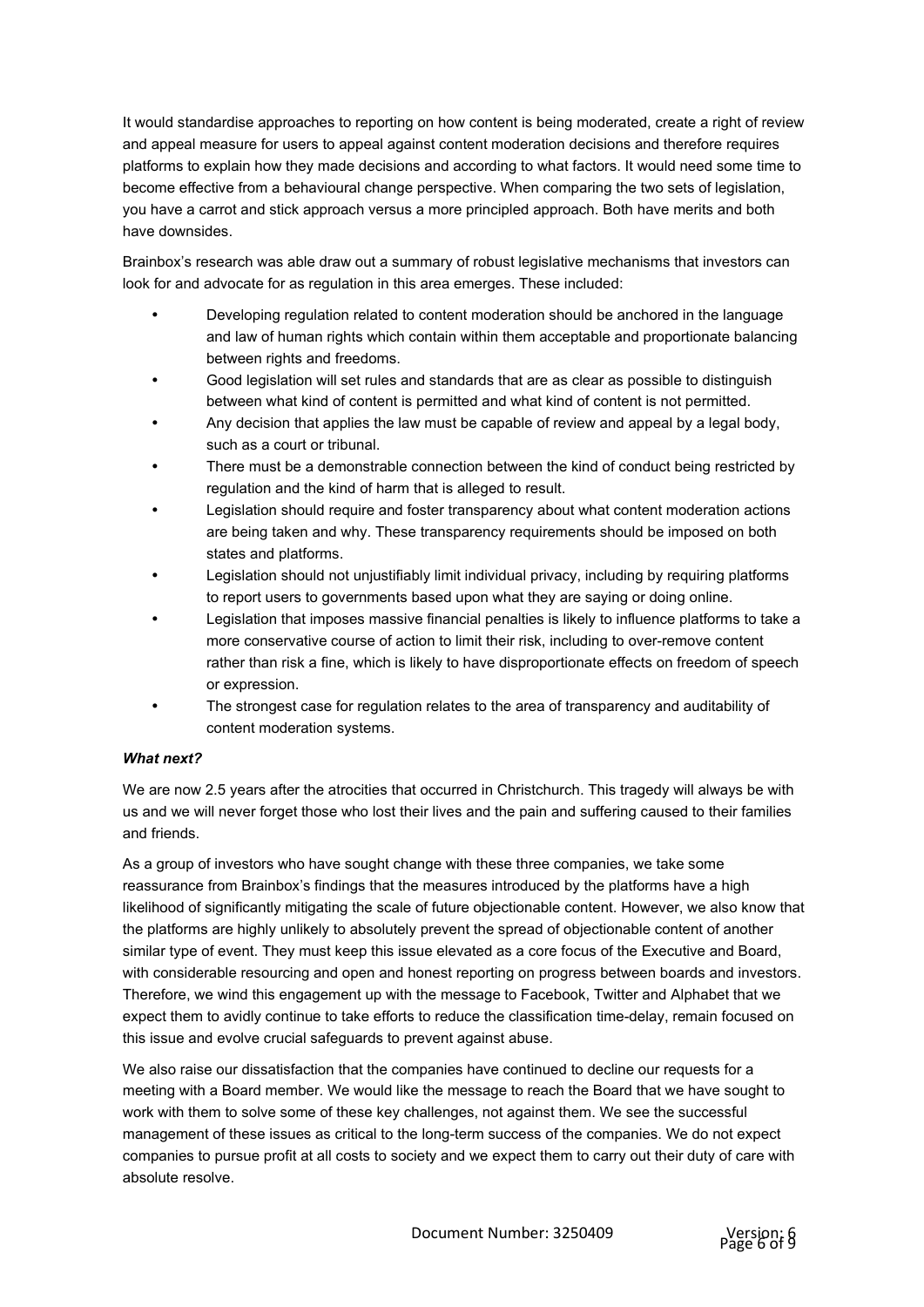And finally, we note that the issue of content moderation is becoming one of the defining legal and sociopolitical issues of our time. It deserves its own body of specialist expertise stretching across a range of academia, law and policy. We urge the companies to open up their platforms to allow independent scrutiny of policies and related decisions and actions We hope that the engagement undertaken as part of this collaboration and research undertaken by Brainbox adds a useful and thoughtful perspective to this live debate.

# *Special thanks*

A special thanks goes to:

- The New Zealand government owned investors who supported The Guardians with leading this initiative from day one. These were the Accident Compensation Corporation (ACC) of New Zealand, the Government Superannuation Fund Authority, Kiwi Wealth and the Board of Trustees of the National Provident Fund.
- Neuberger Berman and Northern Trust Asset Management for their unwavering support for the engagement, their help with getting meetings with the companies, their advice and counsel and their funding for the independent research commissioned.
- Aviva Investors for support in leading engagement meetings with Twitter.
- LGPS Central for their explicit support and contribution to the Engagement Resource for Investors.
- Trusted Advisors of this engagement: Aberdeen Standard, AMP Capital, Aviva Investors, BMO Global Asset Management, Church of England Pension Board, Federated Hermes EOS, Hesta, LGPS Central, Neuberger Berman, Nest Corporation, Ninety One, Northern Trust Asset Management and Robeco.
- Brainbox Institute for their dedication and involvement in this complex and live debate.
- All the 104 participating signatories to the collaboration:

## **Leaders Group (NZ Crown-owned investors)**

NZ Super Fund (NZSF) Accident Compensation Corporation (ACC) Government Superannuation Fund (GSF) National Provident Fund (NPF) Kiwi Wealth (KW)

# **Participants – New Zealand**

AMP Financial Services ANZ New Zealand Investments Apostle Funds Management ASB BNZ Booster Fisher Funds Foundation North Generate Investment Management Harbour Asset Management H.R.L. Morrison & Co Limited Investment Services Group (Devon Funds, JMI Wealth, Select Wealth and Clarity Funds) IWIinvestor JBWere NZ MAS Milford Asset Management Mint Asset Management MyFiduciary Limited Ngāti Awa Group Holdings Limited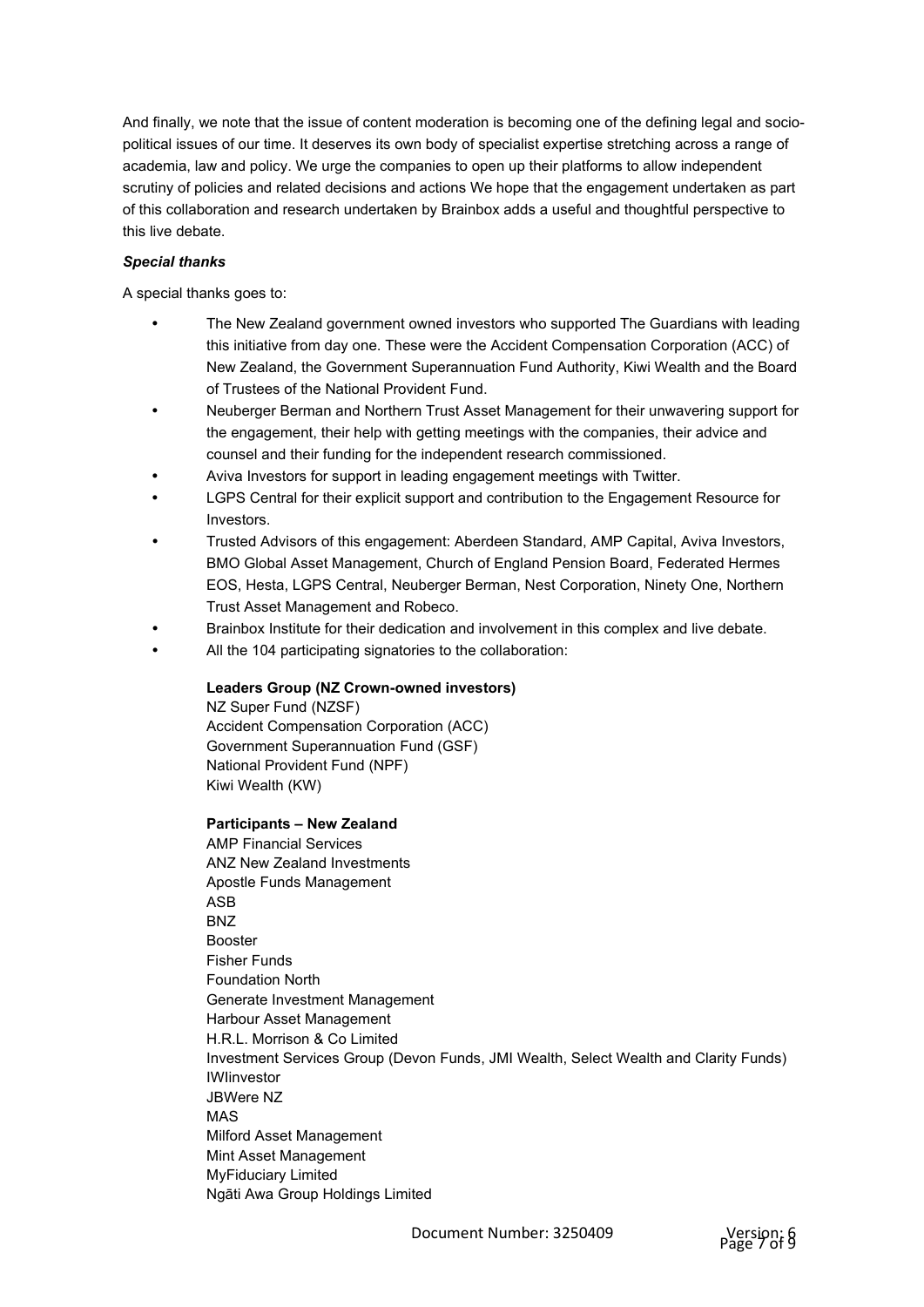NZ Funds Pathfinder PIE Funds/JUNO KiwiSaver Scheme Public Trust Rata Foundation Salt Funds Management **Simplicity Smartshares** Tauhara North No2 Trust Trust Investments Management Limited Trust Waikato Westpac / BT Funds Management

## **Participants – International**

Aberdeen Standard Investments Adrian Dominican Sisters, Portfolio Advisory Board AMP Capital (NZ and International) AP1 AP2 AP3 AP4 AQR Capital Management Australian Ethical Aviva Investors Axa Investment Managers Bayerische Versorgungskammer BMO Global Asset Management Bon Secours Mercy Health Brunel Pension Partnership Cadmos Peace Investment Fund Caisse de dépôt et placement du Québec Christian Brothers Investment Services Church of England Pensions Board Church Commissioners Common Interests Financial Congregation of St. Joseph Coöperatie DELA Daughters of Charity, Province of St. Louise Dignity Health Domini Impact Investments ECO Advisors First Sentier Investors Greater Manchester Pension Fund Hermes EOS Hermes Investment Management **HESTA** Hexavest HSBC Global Asset Management Legal & General Investment Management LGPS Central LG Super Local Authority Pension Fund Forum (LAPFF) Media Super Mercer Global (including NZ) Mercy Investment Services, Inc. Merseyside Pension Fund